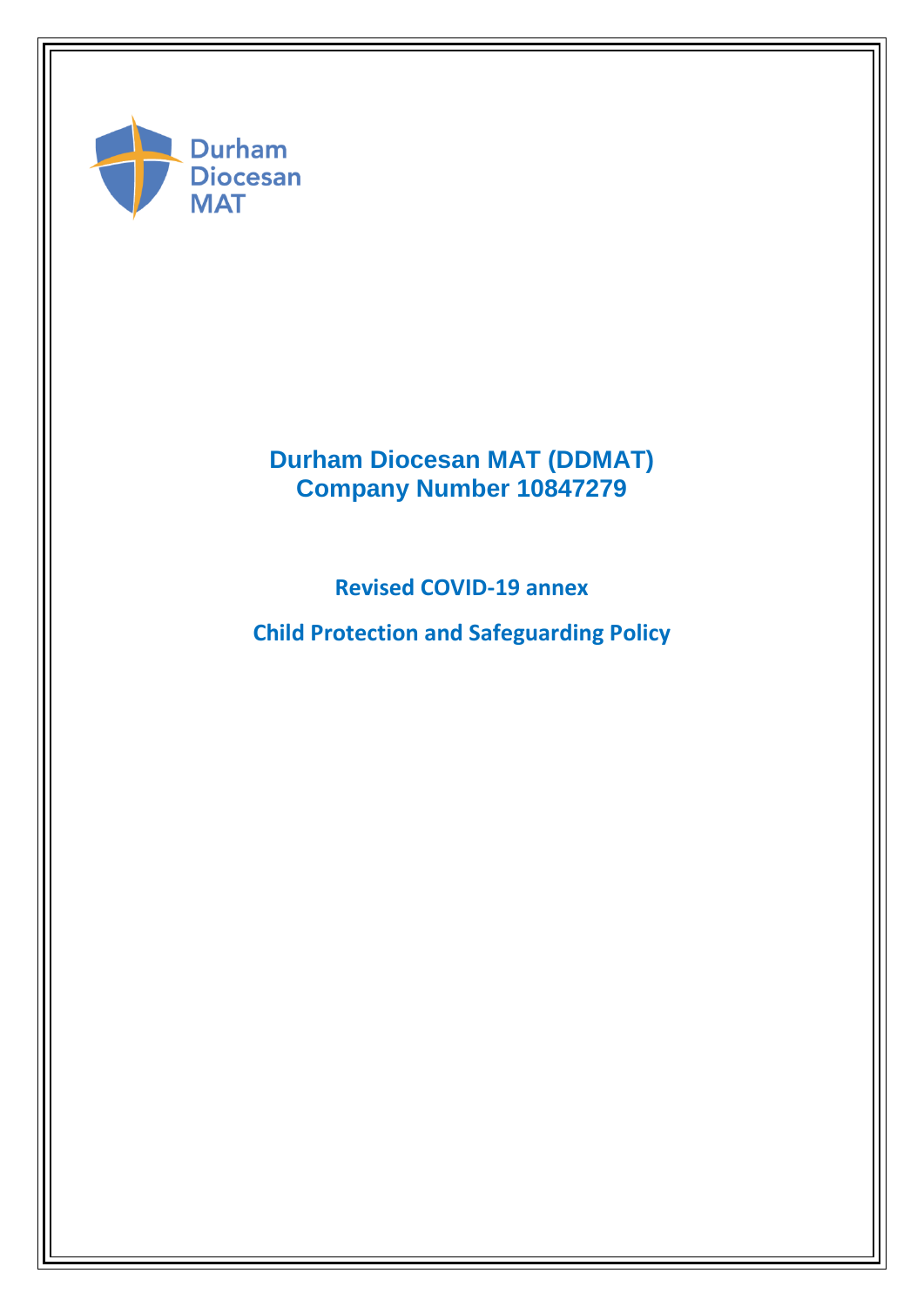## **Annex to Child Protection and Safeguarding Policy Wider reopening of school from 1st June 2020**

From the week commencing 1 June, we expect to be able to welcome back more children to school.

We have reviewed in line with the following guidance:

- actions for [education](https://www.gov.uk/government/publications/actions-for-educational-and-childcare-settings-to-prepare-for-wider-opening-from-1-june-2020/actions-for-education-and-childcare-settings-to-prepare-for-wider-opening-from-1-june-2020) and childcare settings to prepare for wider opening from 1 June [2020](https://www.gov.uk/government/publications/actions-for-educational-and-childcare-settings-to-prepare-for-wider-opening-from-1-june-2020/actions-for-education-and-childcare-settings-to-prepare-for-wider-opening-from-1-june-2020)
- [implementing](https://www.gov.uk/government/publications/coronavirus-covid-19-implementing-protective-measures-in-education-and-childcare-settings) protective measures in education and childcare settings
- Keeping Children Safe in [Education](https://www.gov.uk/government/publications/keeping-children-safe-in-education--2) (KCSIE) is statutory safeguarding guidance that we will continue to have regard to

As more children are welcomed back to school, these safeguarding principles remain the same:

- the best interests of children must always continue to come first
- if anyone in a school has a safeguarding concern about any child they should continue to act and act immediately
- a DSL or deputy should be available
- it is essential that unsuitable people are not allowed to enter the children's workforce and/or gain access to children
- children should continue to be protected when they are online
- The planned return of more children has included a risk assessment, which covers child protection and safeguarding.

This annex summaries the key coronavirus related changes to our Child Protection and Safeguarding policy.

## **Reporting concerns**

Staff and volunteers should be mindful of, and may identify new safeguarding concerns about individual children as they see them in person following partial school closures

Where staff have any new concerns about a child, either those attending school from 1<sup>st</sup> June or those staying at home, they should continue to follow the process outlined in the school Safeguarding Policy, which includes making a report via online reporting e.g. CPOMS, which can be done remotely.

In the unlikely event that a member of staff cannot access CPOMS (or alternative) from home, they should email the Designated Safeguarding Lead and/or Headteacher. This will ensure that the concern is received.

**Staff are reminded of the need to report any concern immediately and without delay.** 

Where possible, the DSL (and deputies) will have more time to support staff and children regarding new concerns (and referrals as appropriate) as more children return

All relevant safeguarding and welfare information held on all children (including returning children) should be accurate. We aim to do all we reasonably can to ask parents and carers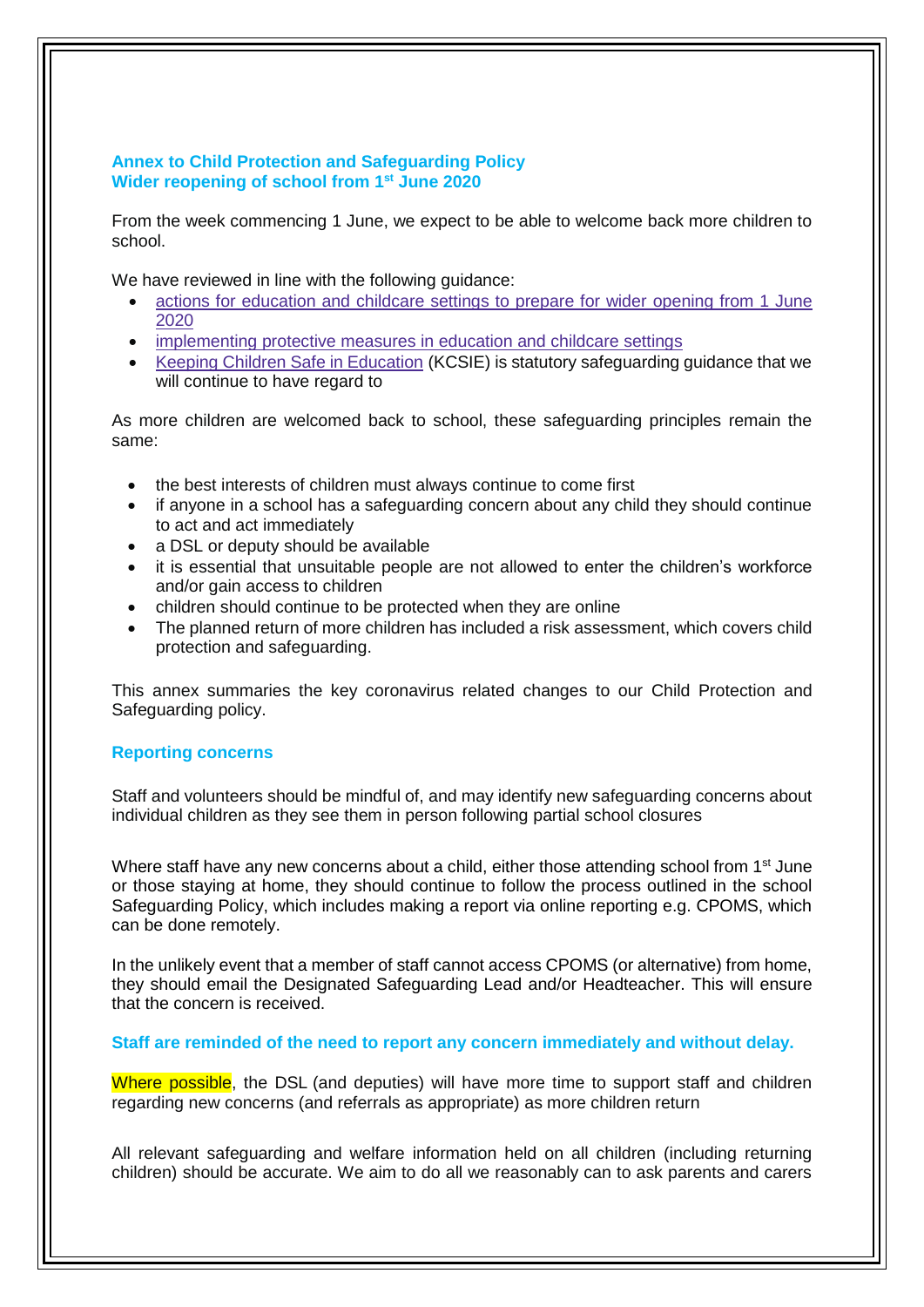to advise us of any changes regarding welfare, health and wellbeing that we should be aware of before a child returns

Where staff are concerned about an adult working with children in the school, they should report the concern to the DSL or headteacher. If there is a requirement to make a notification to the headteacher whilst away from school, this should be done verbally and immediately followed up with an email.

Concerns around the Headteacher should be directed to the Chair of the Academy Council.

The LADO will continue to offer support in the process of managing allegations against staff in line with the school policy. Contact Details

**Designated safeguarding leads (DSLs)**

The Designated Safeguarding Lead is: **[insert name, contact number, email]**

The Deputy DSLs are: **[insert names, contact numbers, emails]**

**In the event of an emergency the following colleague from the DDMAT can be contacted: Paul Rickeard, Chief Executive Officer, 07469 257525**

As more children return, it is expected that the DSL (or deputy) will be available on site. However, in exceptional circumstances this may not always be possible, and where this is the case a trained DSL (or deputy) from the school can be available to be contacted via phone or online video - for example working from home

Where a trained DSL (or deputy) is not on site, a senior leader should take responsibility for co-ordinating safeguarding on site. This might include updating and managing access to child protection files, liaising with the offsite DSL (or deputy) and as required liaising with children's social workers where they require access to children in need and/or to carry out statutory assessments at the school.

It is important that all school and college staff and volunteers have access to a trained DSL (or deputy) and know on any given day who that person is and how to speak to them.

The DSL (or deputy) should provide support to teachers and support staff to ensure that contact is maintained with children (and their families) who are not yet returning to school. Where possible staff should try and speak directly to children to help identify any concerns. Staff should be encouraged (where possible) to make calls from the school site via school phones and devices. Where staff use personal phones to make calls, they should withhold their personal number.

It is acknowledged that DSL training is unlikely to take place during this period (although the option of online training can be explored). For the period coronavirus measures are in place, a DSL (or deputy) who has been trained will continue to be classed as a trained DSL (or deputy) even if they miss their refresher training.

DSLs (and deputies) should continue to do what they reasonably can to keep up to date with safeguarding developments, such as via safeguarding partners, newsletters and professional advice groups.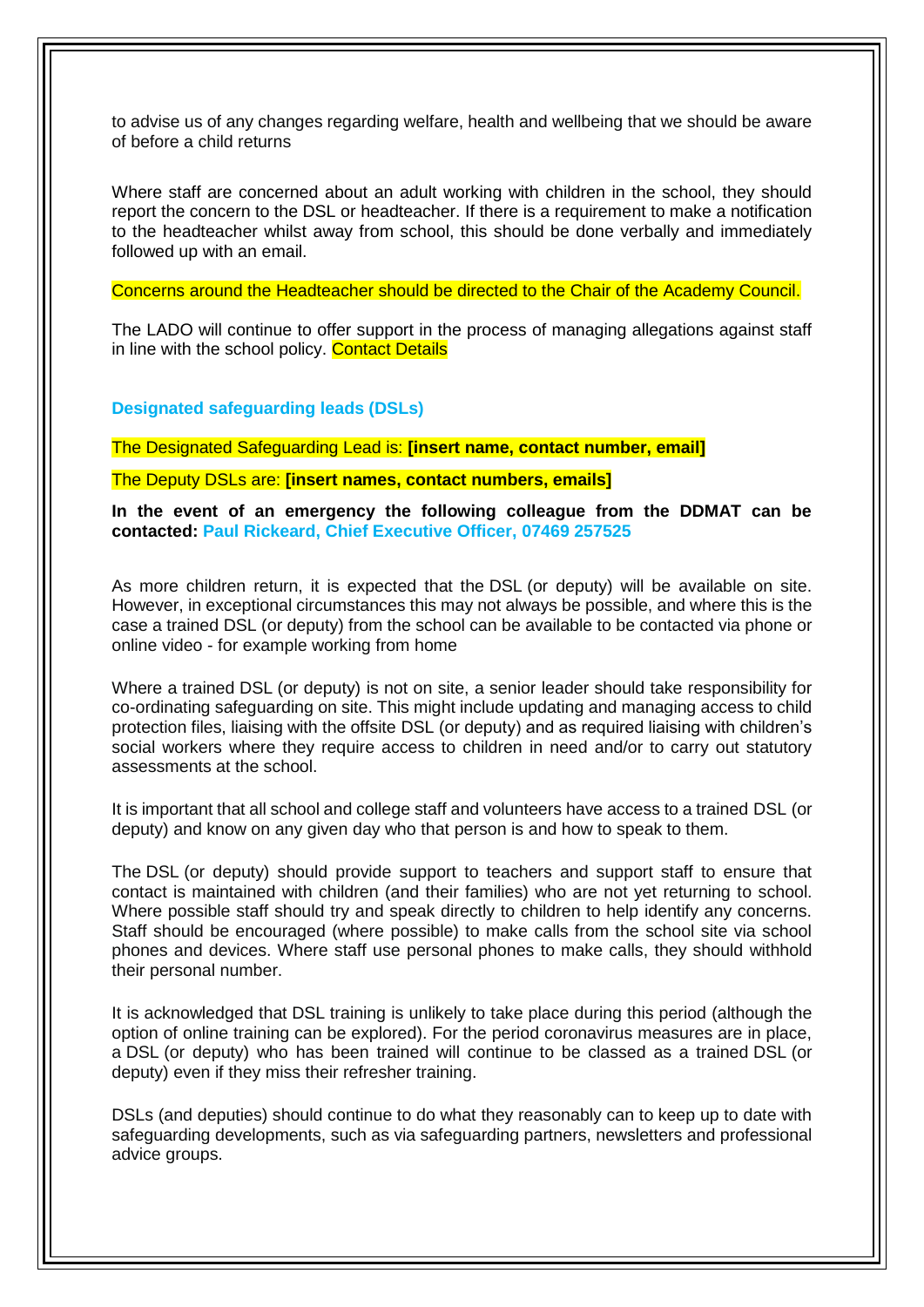#### **Peer on peer abuse**

We recognise the potential for abuse to go on between young people, especially in the context of a school closure or partial closure. Our staff will remain vigilant to the signs of peer on peer abuse, including those between young people who are not currently attending our provision. Extra care should be taken where groups have mixed age, developmental stages, are attending other schools as an interim measure and similar. When making contact with these families our staff will ask about relationships between learners.

## **Vulnerable children**

Vulnerable children for the purposes of continued attendance during the coronavirus outbreak are those across all year groups who:

- are assessed as being in need under section 17 of the Children Act 1989, including children who have a child in need plan, a child protection plan or who are a looked-after child
- have an education, health and care (EHC) plan and it is determined, following risk assessment (risk [assessment](https://www.gov.uk/government/publications/coronavirus-covid-19-send-risk-assessment-guidance/coronavirus-covid-19-send-risk-assessment-guidance) guidance), that their needs can be as safely or more safely met in the educational environment
- have been assessed as otherwise vulnerable by educational providers or local authorities (including children's social care services), and who could therefore benefit from continued attendance. This might include children and young people on the edge of receiving support from children's social care services, adopted children, those at risk of becoming NEET ('not in employment, education or training'), those living in temporary accommodation, those who are young carers and others at the provider and local authority's discretion

Local authorities have the key day-to-day responsibility for delivery of children's social care. Social workers and virtual school heads will continue to work with vulnerable children in this difficult period. We will continue to work with and support children's social workers, virtual school heads and any other relevant safeguarding and welfare partners to help protect vulnerable children.

We have put in place specific arrangements in respect of the following groups: (school / home)

- Looked After Children [describe here]
- Previously Looked After Children [describe here]
- Children subject to a child protection plan  $\sqrt{\frac{1}{1-\epsilon}}$  herel
- Children who have, or have previously had, a social worker  $-$  [describe here]. There is an expectation that children with a social worker **must** attend school (or another school by arrangement), unless in consultation with the child's social worker and family it is agreed this is not in the best interests of the child.
- Children with an  $E HCP [describe here]$
- Children on the edge of social care involvement or pending allocation of a social worker – **[describe** here]. Where required these children will be offered a place at school (or another school by arrangement).
- Other children the school considers vulnerable. More children may be added to this group in response to concerns raised with the DSL. These children can be offered care at school if required.

Each of these children has an individual plan which has been shared with other agencies involved in their care, including where appropriate their social worker and the Virtual School Head for Looked After and previously Looked After Children.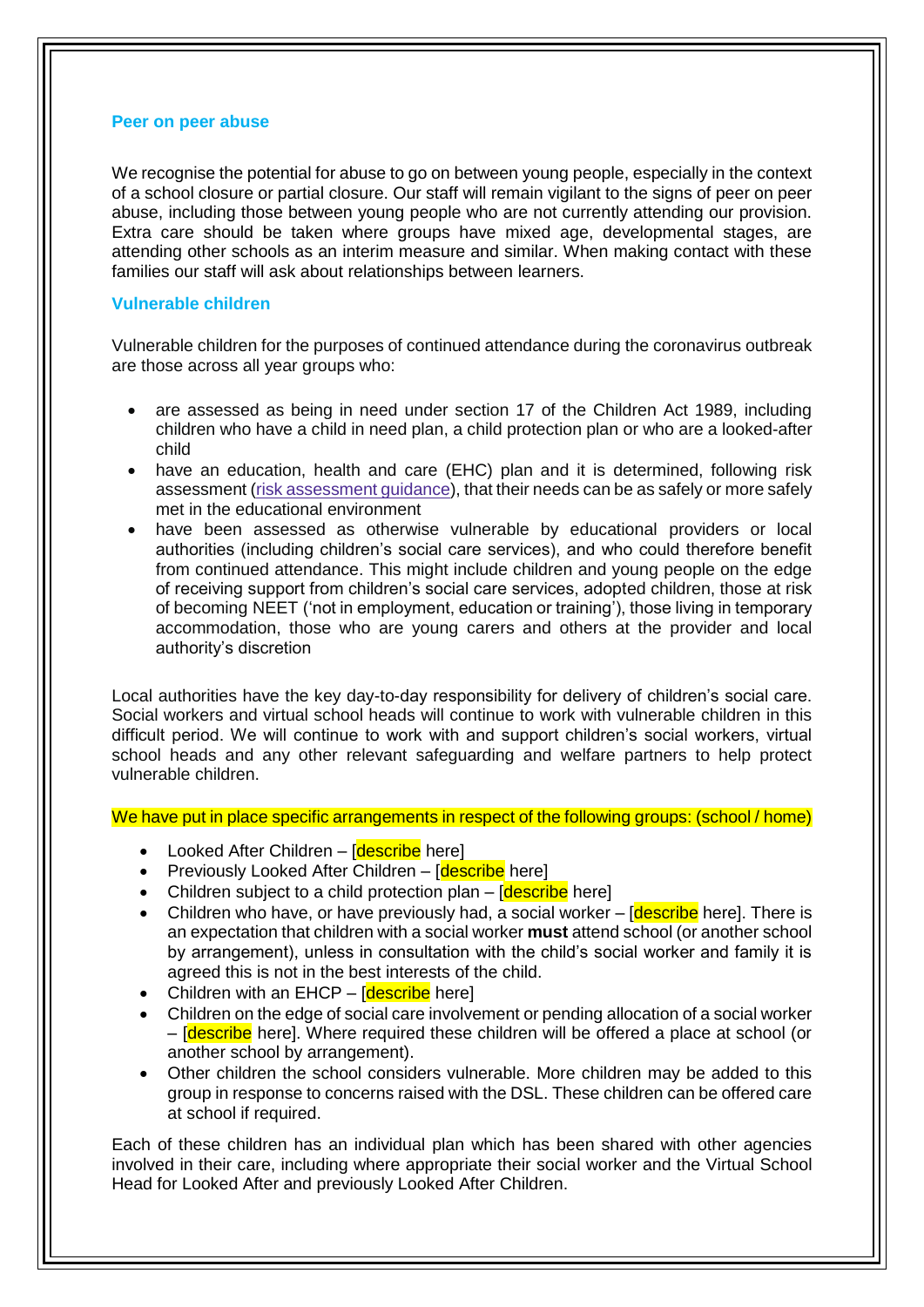In addition, the following groups have specific arrangements around contact and support from the school.

Children of key workers who may attend school – [describe here] Children at home – [describe here]

#### **Attendance**

Vulnerable children attendance is expected, where it is appropriate for them (that is, where there are no shielding concerns for the child or their household, and/or following a risk assessment for children with an EHC plan), so that they can gain the educational and wellbeing benefits of attending. Vulnerable children – regardless of year group – that have not been attending in the recent period are expected to return to school. We will work with and support families and pupils to return to school, where attendance is appropriate.

A brief summary of attendance expectations across the different groups of vulnerable children is as follows:

- for vulnerable children who have a social worker, attendance is expected unless the child/household is shielding or clinically vulnerable (see the advice set out by Public Health England on households with possible [coronavirus](https://www.gov.uk/government/publications/covid-19-stay-at-home-guidance) infection and [shielding](https://www.gov.uk/government/publications/guidance-on-shielding-and-protecting-extremely-vulnerable-persons-from-covid-19) and protecting people defined on medical grounds as clinically extremely [vulnerable](https://www.gov.uk/government/publications/guidance-on-shielding-and-protecting-extremely-vulnerable-persons-from-covid-19)
- for vulnerable children who have an education health and care (EHC) plan, attendance is expected where it is determined, following risk [assessment,](https://www.gov.uk/government/publications/coronavirus-covid-19-send-risk-assessment-guidance/coronavirus-covid-19-send-risk-assessment-guidance) that their needs can be as safely or more safely met in the educational environment
- for vulnerable children who are deemed otherwise vulnerable, at the school, college or local authority discretion, attendance is expected unless the child/household is shielding or clinically vulnerable (see the advice set out by Public Health England on [households](https://www.gov.uk/government/publications/covid-19-stay-at-home-guidance) with possible [coronavirus](https://www.gov.uk/government/publications/covid-19-stay-at-home-guidance) infection and shielding and [protecting](https://www.gov.uk/government/publications/guidance-on-shielding-and-protecting-extremely-vulnerable-persons-from-covid-19) people defined on medical grounds as clinically extremely [vulnerable](https://www.gov.uk/government/publications/guidance-on-shielding-and-protecting-extremely-vulnerable-persons-from-covid-19)

We will continue to notify social workers where children with a social worker do not attend. We will continue to follow up with any parent or carer whose child has been expected to attend and doesn't. We will take the opportunity when communicating with parents and carers to confirm emergency contact numbers are correct and ask for any additional emergency contact numbers where they are available.

Parents and carers will not be penalised if their child does not attend educational provision.

## **Staff training and safeguarding induction**

All staff had safeguarding training and have read part 1 of [KCSIE.](https://www.gov.uk/government/publications/keeping-children-safe-in-education--2)

All staff will be made aware of any new local arrangements, especially if these are being reviewed/changed as a result of more children returning, so they know what to do if they are worried about a child.

Where new staff are recruited, or new volunteers enter the school, they should continue to be provided with a safeguarding induction.

The existing school workforce may continue to move between schools and colleges on a temporary basis in response to coronavirus. The receiving school should judge, on a case-bycase basis, the level of safeguarding induction required. In most cases, the existing workforce will already have received appropriate safeguarding training and all they will require is a copy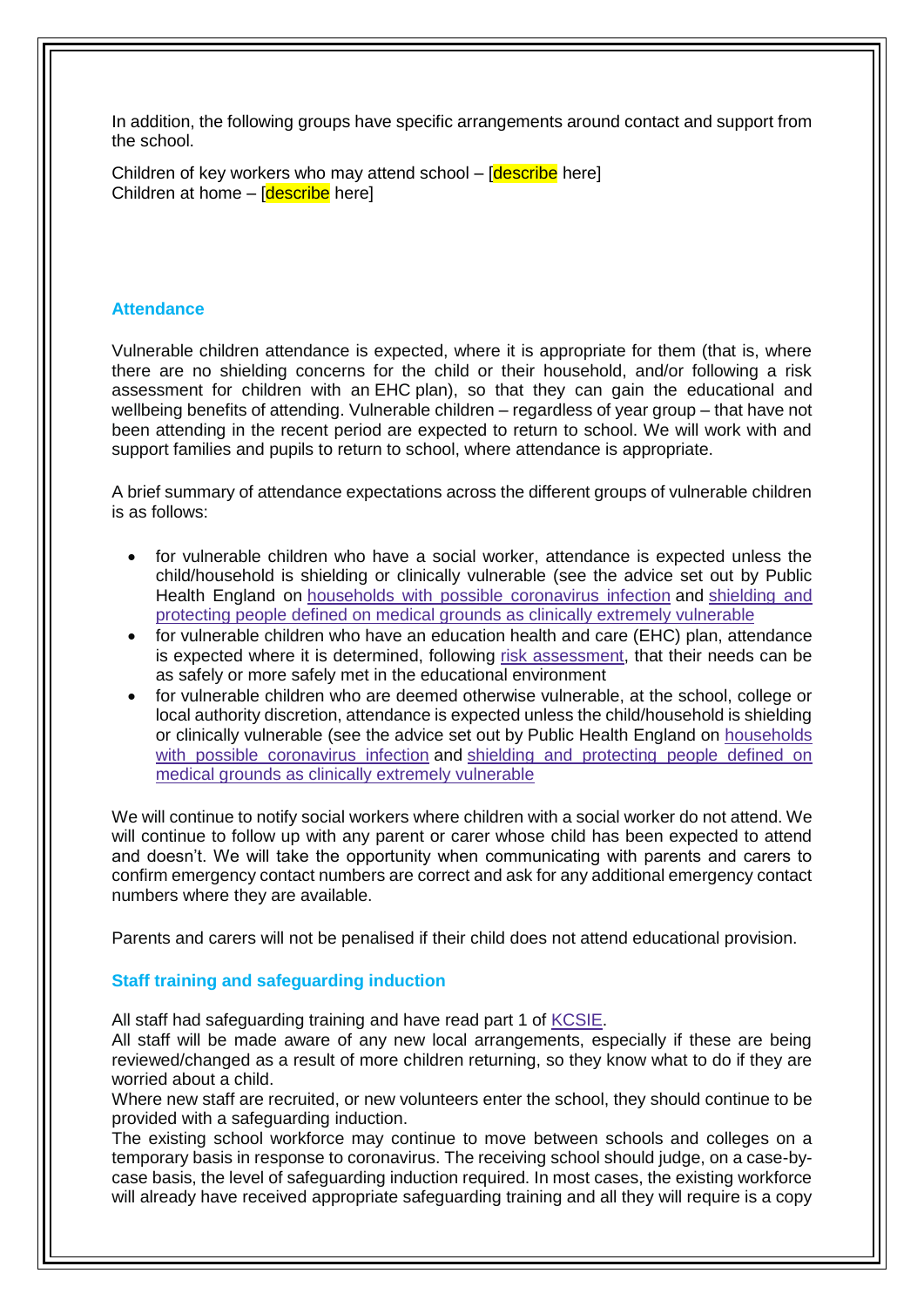of the receiving setting's child protection policy, confirmation of local processes and confirmation of DSL arrangements.

#### **Children moving schools**

If a child attends another setting we will do whatever we reasonably can to provide the receiving institution with any relevant welfare and child protection information.

For looked-after children, any change in school should be led and managed by the virtual school head with responsibility for the child. The receiving institution should be aware of the reason the child is vulnerable and any arrangements in place to support them. As a minimum the receiving institution should, as appropriate, have access to a vulnerable child's EHC plan, child in need plan, child protection plan or, for looked-after children, their personal education plan and know who the child's social worker (and, for looked-after children, who the responsible virtual school head is). This should ideally happen before a child arrives and, where that is not possible as soon as reasonably practicable. Any exchanges of information will ideally happen at DSL (or deputy) level, and likewise between special educational needs co-ordinators/named individual with oversight of special educational needs (SEN) provision for children with EHC plans. However, it is acknowledged this may not always be possible. Where this is the case senior leaders should take responsibility.

Whilst we must continue to have appropriate regard to data protection law, that does not prevent the sharing of information for the purposes of keeping children safe. Further advice about information sharing can be found at paragraphs 76 to 83 of [KCSIE.](https://www.gov.uk/government/publications/keeping-children-safe-in-education--2)

#### **Safer recruitment/volunteers and movement of staff**

It remains essential that people who are unsuitable are not allowed to enter the children's workforce or gain access to children. We will use our judgement on whether recruitment is needed and how this can best be done given the circumstances. If we are recruiting new staff, we will continue to follow the relevant safer recruitment processes including, as appropriate, relevant sections in part 3 of [KCSIE.](https://www.gov.uk/government/publications/keeping-children-safe-in-education--2)

In response to coronavirus, the Disclosure and Barring Service (DBS) has made changes to its guidance on standard and [enhanced](https://www.gov.uk/government/news/covid-19-changes-to-dbs-id-checking-guidelines) DBS ID checking to minimise the need for face-toface contact. The Home Office and Immigration Enforcement have also temporarily adjusted the right to work [checks](https://www.gov.uk/guidance/coronavirus-covid-19-right-to-work-checks) due to the coronavirus outbreak.

Where schools and colleges are utilising volunteers, they should continue to follow the checking and risk assessment process as set out in paragraphs 167 to 172 of [KCSIE.](https://www.gov.uk/government/publications/keeping-children-safe-in-education--2) Under no circumstances should a volunteer who has not been checked be left unsupervised or allowed to work in regulated activity.

Regarding members of our workforce already engaging in regulated activity and who already have the appropriate DBS check, there is no expectation that a new DBS check should be obtained where that member of the workforce temporarily moves to another school or college to support the response to coronavirus. The type of setting on the DBS check, for example a specific category of school, is not a barrier. The same principle applies if childcare workers move to work temporarily in a school setting. The receiving institution should risk assess as they would for a volunteer (see above). We will ensure that someone in our setting has had the required checks, including as required those set out in part 3 of [KCSIE,](https://www.gov.uk/government/publications/keeping-children-safe-in-education--2) in the above scenario this can be achieved, if the receiving institution chooses to, via seeking assurance from the current employer rather than requiring new checks.

There is no requirement to obtain a new DBS check for returning staff who have continued to be employed but have not been working in regulated activity during partial school closures. If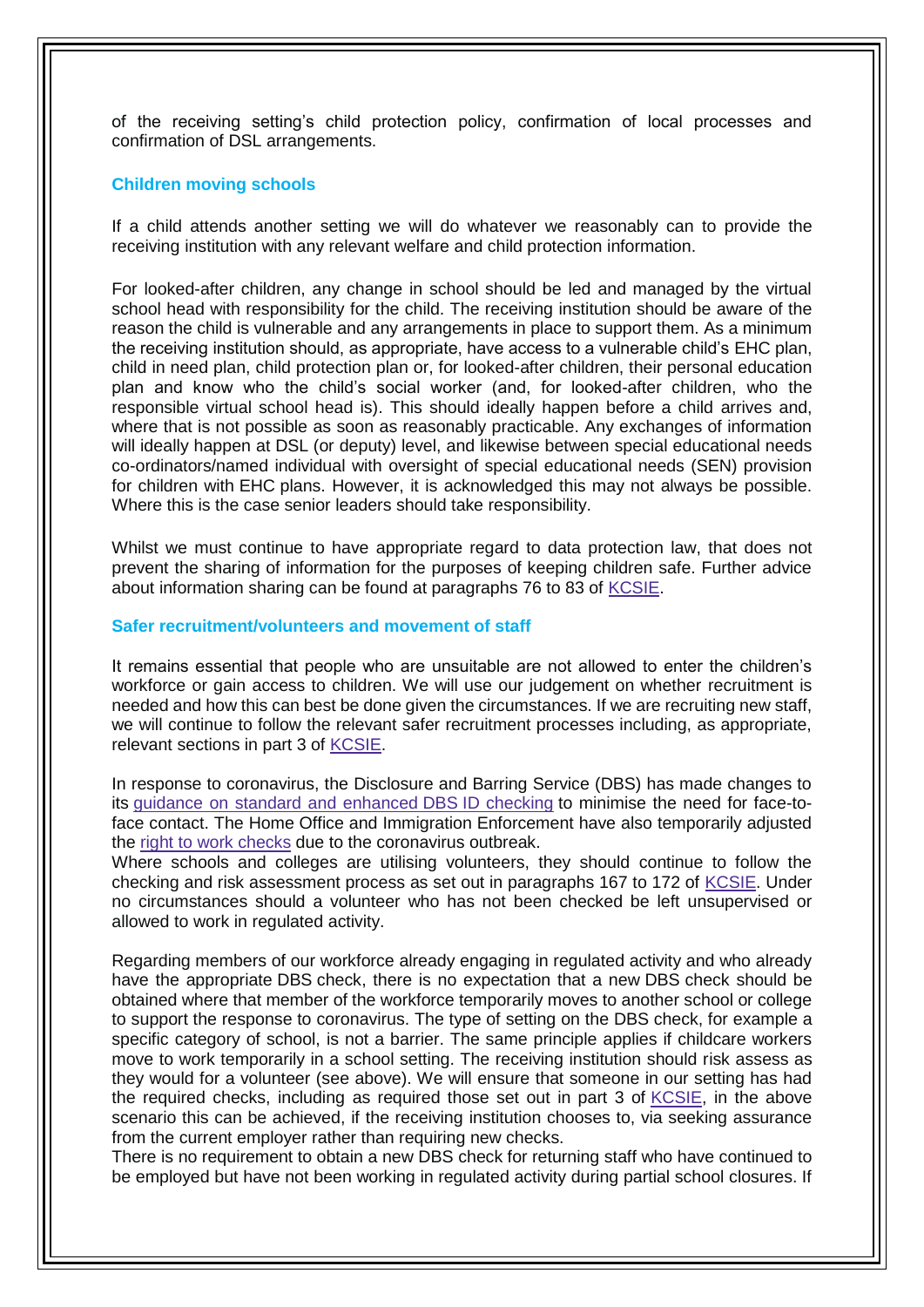for any reason we have concerns about an individual, we may obtain a new check in the usual way.

We will continue to follow our legal duty to refer to the DBS anyone who has harmed or poses a risk of harm to a child or vulnerable adult. Full details can be found at paragraph 163 of [KCSIE.](https://www.gov.uk/government/publications/keeping-children-safe-in-education--2)

We will continue to consider and make referrals to the Teaching Regulation Agency (TRA) as per paragraph 166 of [KCSIE](https://www.gov.uk/government/publications/keeping-children-safe-in-education--2) and the TRA's advice for making a [referral.](https://www.gov.uk/guidance/teacher-misconduct-referring-a-case) During the coronavirus period all referrals should be made by emailing [misconduct.teacher@education.gov.uk.](mailto:misconduct.teacher@education.gov.uk) All referrals received by the TRA will continue to be considered. Where referrals on serious safeguarding matters are received and it is deemed that there is a public interest in doing so consideration will be given as to whether an interim prohibition order (IPO) should be put in place. The TRA will continue to progress all cases but will not schedule any hearings at the current time.

It is important that we are aware, on any given day, which staff/volunteers will be in the school, and that appropriate checks have been carried out, especially for anyone engaging in regulated activity.

We will continue to keep the single central record (SCR) up to date as outlined in paragraphs 148 to 156 in [KCSIE.](https://www.gov.uk/government/publications/keeping-children-safe-in-education--2)

#### **Mental health**

Negative experiences and distressing life events, such as the current circumstances, can affect the mental health of children and their parents. Where they have children of critical workers and vulnerable children on site, and/or more children returning to school from 1 June onwards, we will ensure appropriate support is in place for them, in line with the DfE guidance mental health and [behaviour](https://www.gov.uk/government/publications/mental-health-and-behaviour-in-schools--2) in schools This guidance sets out how mental health issues can bring about changes in a child's behaviour or emotional state which can be displayed in a range of different ways, all of which could be an indication of an underlying problem. This can include for example being fearful or withdrawn; aggressive or oppositional; or excessive clinginess.

Teachers should be aware of the impact the current circumstances can have on the mental health of those pupils (and their parents) who are continuing to work from home, including when setting expectations of children's work. Staff are aware of the separate [guidance](https://www.gov.uk/guidance/remote-education-practice-for-schools-during-coronavirus-covid-19) on remote [education](https://www.gov.uk/guidance/remote-education-practice-for-schools-during-coronavirus-covid-19) practices during the coronavirus outbreak.

## **Online safety**

As more children return it will be important that we continue to provide a safe online environment for those who remain at home. We will continue to ensure that appropriate filters and monitoring systems (read guidance on what ["appropriate"](https://www.saferinternet.org.uk/advice-centre/teachers-and-school-staff/appropriate-filtering-and-monitoring) looks like) are in place to protect children when they are online on the school or college's IT systems.

The school IT support have the technical knowledge to maintain safe IT arrangements.

Useful guidance includes:

 UK Council for [Internet](https://www.gov.uk/government/publications/online-safety-in-schools-and-colleges-questions-from-the-governing-board) Safety provides information to help governing bodies and proprietors assure themselves that any new arrangements continue to effectively safeguard children online.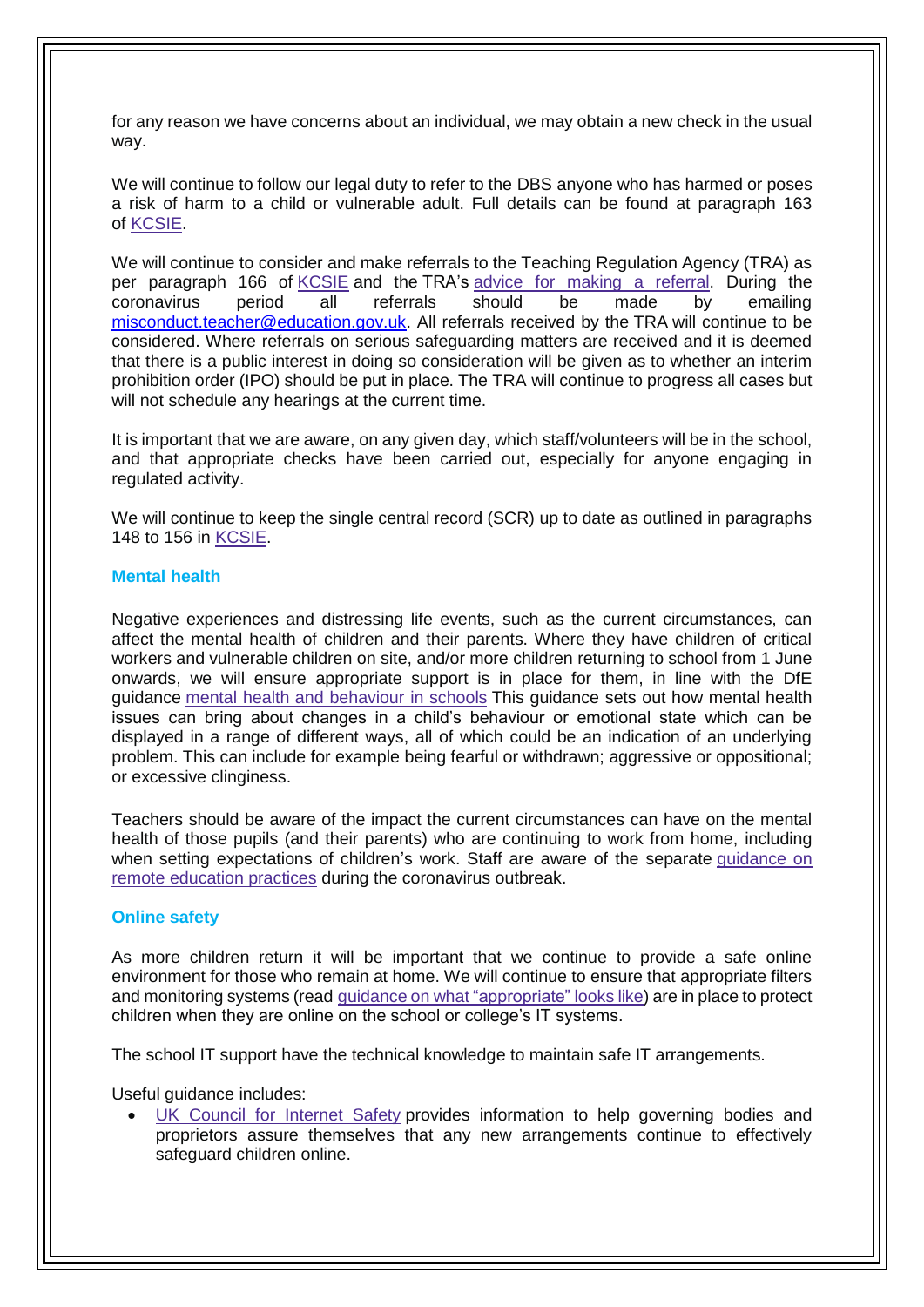- Internet Matters vulnerable children in a digital [world-report](https://www.internetmatters.org/about-us/vulnerable-children-in-a-digital-world-report/) may help governing bodies, proprietors, senior leaders and DSLs understand more about the potential increased risks some groups of children can face online.
- The UK Safer Internet Centre's [professional](https://www.saferinternet.org.uk/helpline/professionals-online-safety-helpline) online safety helpline, email [helpline@saferinternet.org.uk](mailto:helpline@saferinternet.org.uk) or telephone 0344 381 4772 provides support for the children's workforce with any online safety issues they face.
- The NSPCC [Learning](https://learning.nspcc.org.uk/) website also provides useful support and training opportunities for professionals.
- Local authorities may also be able to provide support.

## **Children and online safety away from school**

We will do all that we reasonably can to keep all our children safe.

It is important that all staff who interact with children, including online, continue to look out for signs a child may be at risk. Any such concerns should be dealt with as per the child protection policy and where appropriate referrals should continue to be made to children's social care and as required the police.

#### **Remote education**

Teaching from home is different to teaching in the classroom. Teachers should try to find a quiet or private room or area to talk to pupils, parents or carers. When broadcasting a lesson or making a recording, also consider what will be in the background.

#### School to add their current arrangements here…

The department has provided guidance on [safeguarding](https://www.gov.uk/guidance/safeguarding-and-remote-education-during-coronavirus-covid-19) and remote education to support schools and colleges plan lessons safely. Case [studies](https://www.gov.uk/government/collections/case-studies-remote-education-practice-for-schools-during-coronavirus-covid-19) are available for schools to learn from each other's emerging practice as they develop their approaches to providing remote education.

Virtual lessons and live streaming

There is no expectation that teachers should live stream or provide pre-recorded videos. Schools and colleges should consider the approaches that best suit the needs of their children and staff.

Guidance from the National Cyber Security Centre on which video [conference](https://www.ncsc.gov.uk/guidance/video-conferencing-services-security-guidance-organisations) service is right for [you](https://www.ncsc.gov.uk/guidance/video-conferencing-services-security-guidance-organisations) and using video [conferencing](https://www.ncsc.gov.uk/guidance/video-conferencing-services-using-them-securely) services securely can help set up video conferencing safely, if you choose to use it.

In addition, [guidance](https://swgfl.org.uk/resources/safe-remote-learning/) from the UK Safer Internet Centre on safe remote learning includes detailed advice for real time online teaching and the London Grid for Learning [safeguarding](https://coronavirus.lgfl.net/safeguarding) [advice](https://coronavirus.lgfl.net/safeguarding) includes platform specific advice.

## **Online safety**

The safety of our children is paramount when they are asked to work online. The starting point for online teaching should be that the same principles as set out in the staff behaviour policy (sometimes known as a code of conduct) will be followed.

We will continue to ensure any use of online learning tools and systems is in line with privacy and data protection requirements.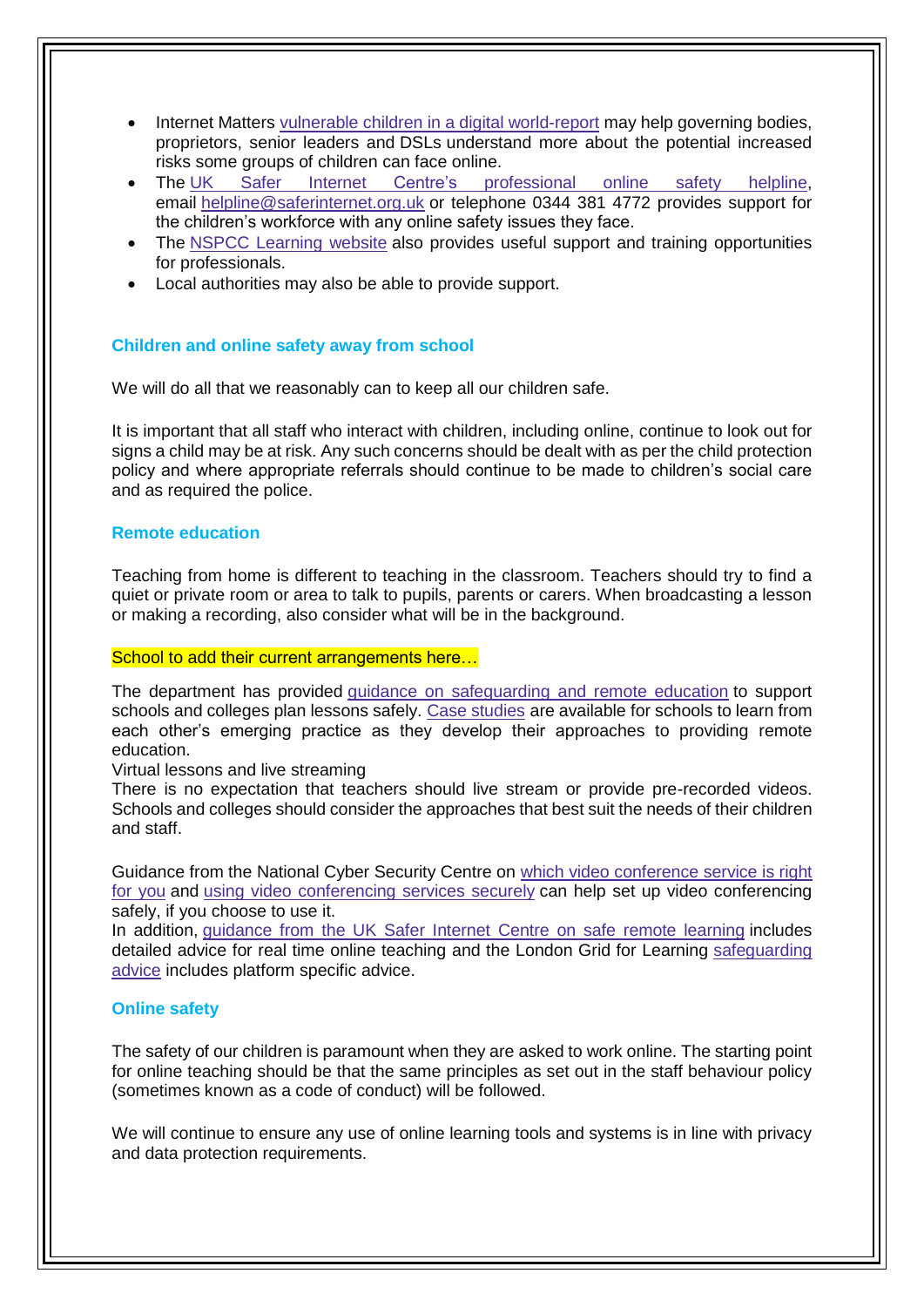An essential part of the online planning process will be ensuring children who are being asked to work online have very clear reporting routes in place so they can raise any concerns whilst online. As well as reporting routes back to the school this should also signpost children to age appropriate practical support from the likes of:

## [Childline](https://www.childline.org.uk/?utm_source=google&utm_medium=cpc&utm_campaign=UK_GO_S_B_BND_Grant_Childline_Information&utm_term=role_of_childline&gclsrc=aw.ds&&gclid=EAIaIQobChMIlfLRh-ez6AIVRrDtCh1N9QR2EAAYASAAEgLc-vD_BwE&gclsrc=aw.ds) - for support

UK Safer [Internet](https://reportharmfulcontent.com/) Centre - to report and remove harmful online content

[CEOP](https://www.ceop.police.uk/safety-centre/) - for advice on making a report about online abuse

Schools and colleges are likely to be in regular contact with parents and carers. Those communications should continue to be used to reinforce the importance of children being safe online. It will be especially important for parents and carers to be aware of what their children are being asked to do online, including the sites they will asked to access and be clear who from the school or college (if anyone) their child is going to be interacting with online.

Parents and carers may choose to supplement the school online offer with support from online companies and in some cases individual tutors. We encourage parents and carers, to secure online support from a reputable organisation/individual who can provide evidence that they are safe and can be trusted to have access to children.

Support for parents and carers to keep their children safe online includes:

- [Thinkuknow](http://www.thinkuknow.co.uk/) provides advice from the National Crime Agency (NCA) on staying safe online
- [Parent](https://parentinfo.org/) info is a collaboration between Parentzone and the NCA providing support and guidance for parents from leading experts and organisations
- [Childnet](https://www.childnet.com/parents-and-carers/parent-and-carer-toolkit) offers a toolkit to support parents and carers of children of any age to start discussions about their online life, to set boundaries around online behaviour and technology use, and to find out where to get more help and support
- [Internet](https://www.internetmatters.org/?gclid=EAIaIQobChMIktuA5LWK2wIVRYXVCh2afg2aEAAYASAAEgIJ5vD_BwE) Matters provides age-specific online safety checklists, guides on how to set parental controls on a range of devices, and a host of practical tips to help children get the most out of their digital world
- London Grid for [Learning](http://www.lgfl.net/online-safety/) has support for parents and carers to keep their children safe online, including tips to keep primary aged children safe online
- [Net-aware](https://www.net-aware.org.uk/) has support for parents and carers from the NSPCC and O2, including a guide to social networks, apps and games
- Let's Talk [About](https://www.ltai.info/staying-safe-online/) It has advice for parents and carers to keep children safe from online radicalisation
- UK Safer [Internet](https://www.saferinternet.org.uk/advice-centre/parents-and-carers) Centre has tips, advice, guides and other resources to help keep children safe online, including parental controls offered by home internet providers and safety tools on social networks and other online services

Government has also provided:

- support for parents and carers to keep [children](https://www.gov.uk/government/publications/coronavirus-covid-19-keeping-children-safe-online/coronavirus-covid-19-support-for-parents-and-carers-to-keep-children-safe-online) safe from online harms, includes advice about specific harms such as online child sexual abuse, sexting, and cyberbullying
- [support](https://www.gov.uk/guidance/covid-19-staying-safe-online) to stay safe online includes security and privacy settings, blocking unsuitable content, and parental controls

## **Review**

The policy addendum will be reviewed and revised by the DSL to reflect:

any updated advice received from the local safeguarding partners.